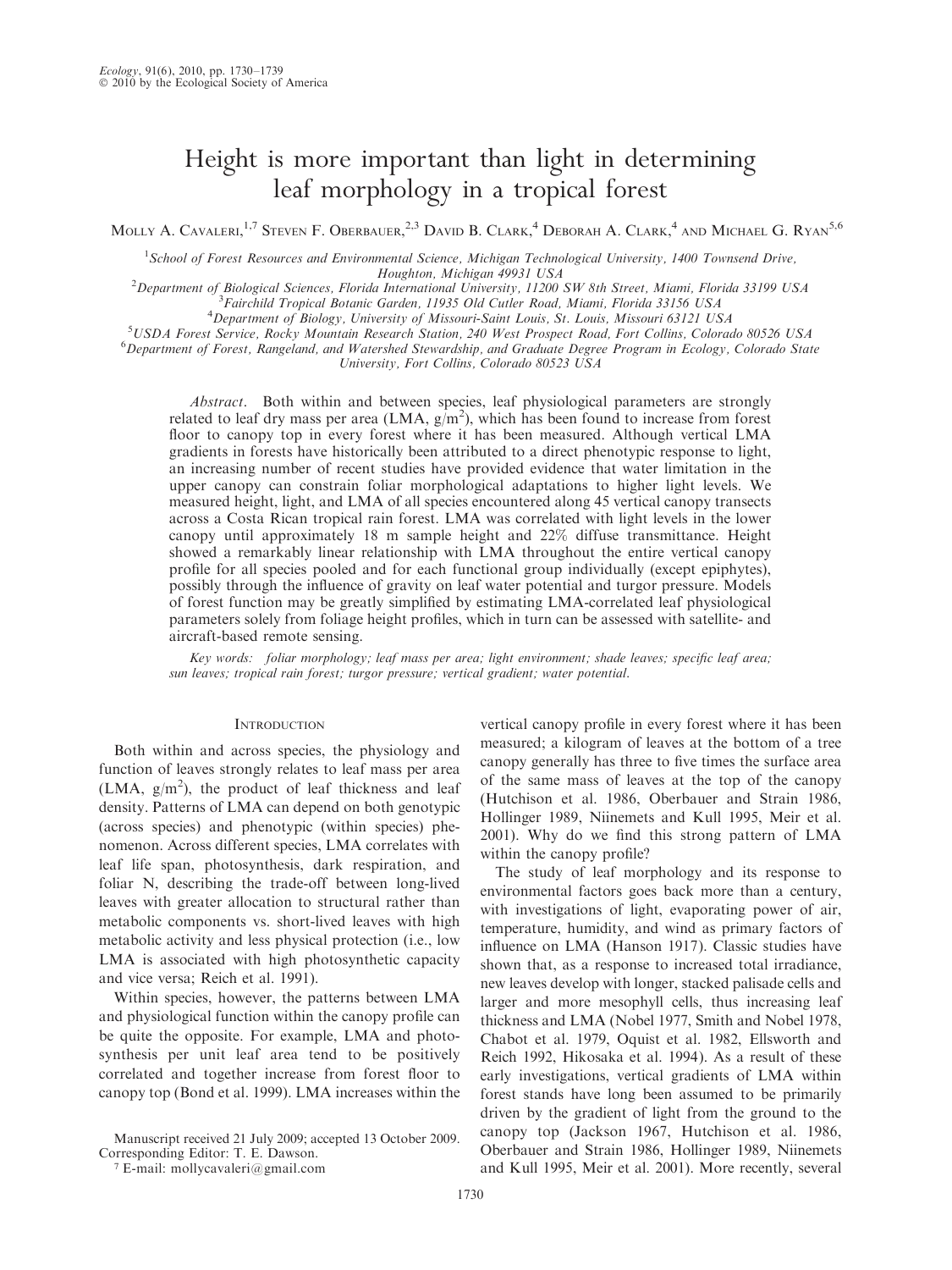studies have suggested that vertical gradients of hydrostatic constraints may be a primary determinant of patterns in LMA within the canopy profile (Niinemets 1997, Niinemets and Kull 1998, Marshall and Monserud 2003, Koch et al. 2004, Woodruff et al. 2004, England and Attiwill 2006, Ryan et al. 2006, Ishii et al. 2007, Ishii et al. 2008, Meinzer et al. 2008). Vertical species replacement may also contribute to patterns of LMA within forest canopy profiles, where an increase in height may correspond to the replacement of shade tolerant species (generally lower LMA) with shade intolerant species (generally higher LMA; Niinemets and Kull 1998).

We investigated the sources of variation in LMA within the vertical canopy profile for all plant functional groups found in an old-growth tropical wet forest. If the pattern in LMA was primarily genotypic, as the result of species replacement within the canopy, we would expect plant functional groups lower in the canopy to have lower LMA overall than functional groups higher in the canopy. If the variation in LMA were primarily the result of phenotypic responses to light, we would expect to see a strong relationship between LMA and light environment. If the pattern in LMA were primarily a phenotypic response to gravity, we would expect to see a stronger relationship between LMA and sample height above the ground. This study presents results from a two year field campaign where we measured light environment, height and LMA of all plant functional groups  $(200+)$  species) found along 45 vertical canopy transects. We used a portable scaffolding tower to access foliage from forest floor to canopy top randomly across the landscape of an old-growth tropical rain forest in Costa Rica (see Plate 1).

## MATERIALS AND METHODS

## Study site

We sampled in the old-growth forest of La Selva Biological Station, in the Caribbean lowlands of Costa Rica (elevation 37–150 m,  $10^{\circ}20'$  N,  $83^{\circ}50'$  W). La Selva is a tropical wet forest (Hartshorn 1983), with mean annual rainfall of 4000 mm, and a mean annual temperature of 26°C. The average canopy height for the old-growth forest (including gaps) is  $\sim$ 20 m, and individual emergent trees range from 30 to 60 m (Clark et al. 2004). For a more complete analysis of the forest canopy structure at La Selva, including leaf area distribution by height and functional group, see Clark et al. (2008). Woody plant diversity is approximately 90– 115 species/ha, based on studies reporting stems at least 10 cm in diameter (Hartshorn 1983, Lieberman et al. 1996). Both woody and herbaceous functional groups reach great heights in the canopy, and some epiphytes and ferns grow high in the canopy without being rooted in the ground. Additional information about the soils and plants of La Selva can be found in McDade et al. (1994).

## Sampling design and data collection

The towers sampling design and construction were part of a larger project with the goal of characterizing

tropical rain forest canopy structure and function across environmental gradients. Forty-five tower sites were located across the old-growth forest of La Selva using a stratified random sample (Clark et al. 2008). At each site, we constructed an aluminum walk-up scaffolding tower (Upright, Inc., Dublin, Ireland) to the top of the canopy, harvesting all foliage above each tower section as the tower was built. Tower heights varied from 1.86 m (one section) to 44.64 m (24 sections). Our unique sample design offered completely random vertical transects of foliage within  $4.56 \text{--} m^2$  area footprints, rather than the standard ''whole tree'' ecophysiology approach. Because of this design and the high biodiversity of the sampled ecosystem, we found very few species with enough samples in enough light or height environments to analyze individually, so we aggregated species into plant functional groups and also all species together for most of the analyses in this study (see Appendix B: Fig. B2 for individual species plots for the only six species with  $>30$  sample points at  $>4$  sample heights).

Foliage was separated into five plant functional groups: trees, palms, lianas, herbaceous groups (vines, forbs, and terrestrial ferns), and epiphytes (including epiphytic ferns). A subsample of leaves from each section and functional group was measured for leaf area (Li-3100, Li-Cor Inc., Lincoln, Nebraska, USA), and dried to constant mass at  $60^{\circ}$ C to determine LMA  $(g/m<sup>2</sup>)$ . These data represent samples from over 200 species and over 58 families; 61% were tree species, 12% were palms, 10% were lianas, 18% were herbaceous groups, and 7% were epiphytes (see Appendix A: Table A1 for species names).

The transmittance of diffuse light (% TRANS) above each sampled tower section (every 1.86 m) was measured with an LAI-2000 (LI-COR Inc.). LAI-2000 measurements were taken in two-sensor mode, with one sensor above the canopy and the other measuring below the canopy at dawn or when sky was completely overcast. We used a  $180^{\circ}$  view cap to block the tower itself from the view field. Percent diffuse transmittance was also measured at each tower with hemispherical photography (see Clark et al. [2008] for details). Both LAI-2000 and hemispherical photography methods yielded similar patterns with both height (Appendix B: Fig. B1), and LMA (data not shown), therefore only one method of light measurement is presented here to avoid redundancy. A methodological comparison study showed % TRANS measured with an LAI-2000 to be closely related to the seasonally integrated photosynthetic photon flux density in a temperate deciduous forest (Gendron et al. 1998).

## Statistical analyses

For all functional groups pooled and each group separately, we modeled LMA vs. sample height with simple linear regressions (LMA =  $\beta_0 + \beta_1$  height), and LMA vs. light with log-linear regressions (LMA =  $\beta_0$  +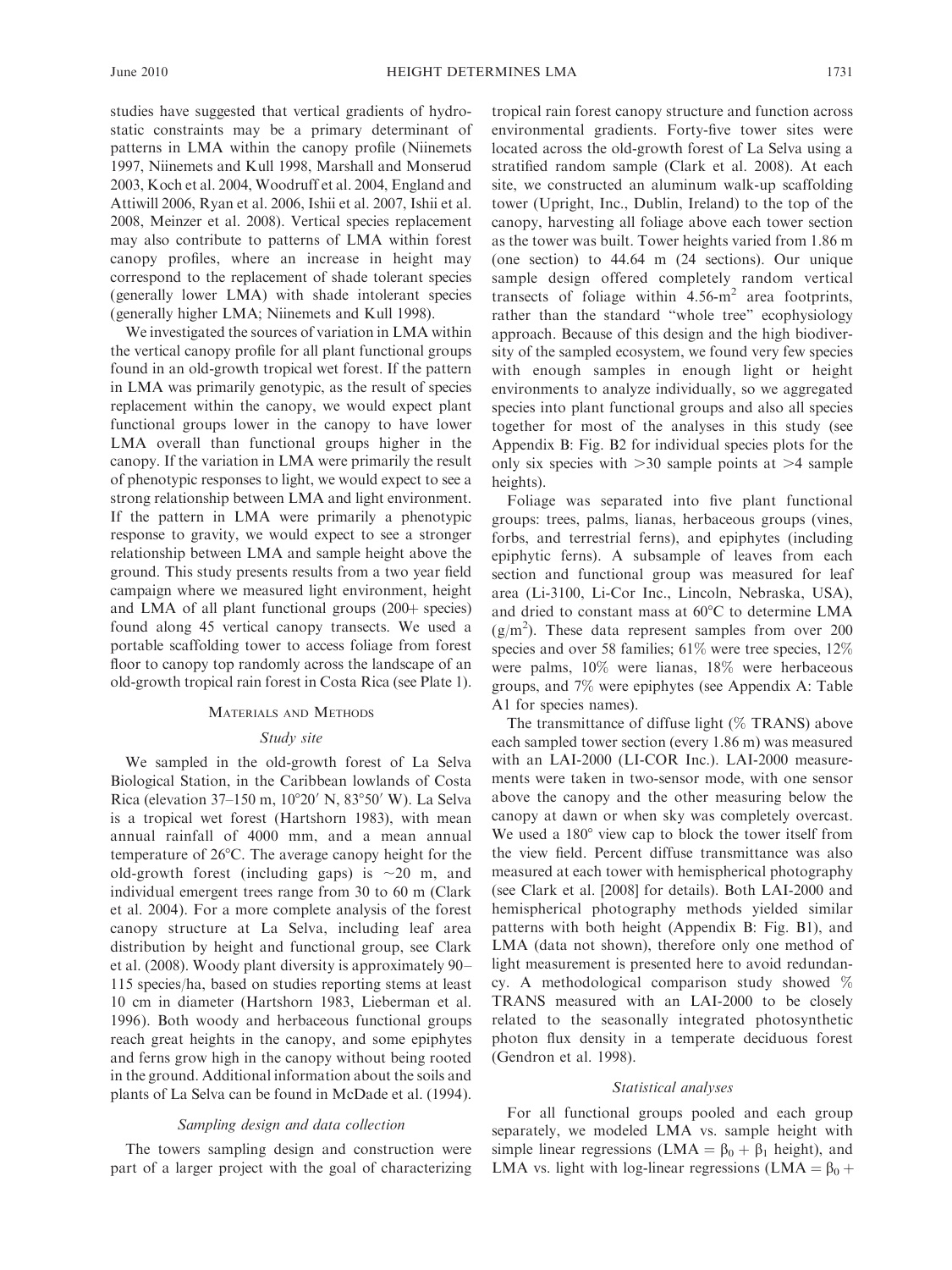

FIG. 1. (A) Mean sample height at which each functional group was randomly sampled and (B) mean leaf dry mass per area (LMA) of each functional group. Error bars indicate standard error of the mean. Means with the same lowercase letter are not significantly different, based on Fisher's LSD.

 $\beta_1$  ln[light]). Linear piece-wise regression procedures were also used to model LMA vs. light as in Ishii et al. (2008) to determine the light value at which foliage may not respond to increasing light levels. The light term was log-transformed because light showed a curved, asymptotic relationship with LMA, and the natural log function enabled us to linearize the model to combine both height and light terms into linear multiple regressions (LMA =  $\beta_0 + \beta_1$  height +  $\beta_2$  ln[light]) for each functional group individually. Interaction terms were not significant and were omitted from all models. In order to more clearly see patterns in the large data set, we computed LMA means and standard errors for all functional groups combined and each group individually for the following height classes: 0.0000–5.0000, 5.0110– 10.0000, 10.0115–15.0000, 15.0120–20.0000, 20.0125– 25.0000, 25.0130–30.0000, and 30.0140–40.0000 m, and the following light classes: 0.000–5.000, 5.110–10.000, 10.115–15.000, 15.120–20.000, 20.130–30.000, 30.140– 40.000, 40.150–50.000, 50.160–60.000, 60.170–70.000, 70.180–80.000, 80.190–90.000, and 90.110–100.000% diffuse transmittance (% TRANS). We compared models for each functional group using partial  $R^2$ values and standardized Akaike's information criterion  $(AIC - AIC<sub>min</sub>, the AIC of the model minus the$ minimum AIC, which would be zero for the best model; Burnham and Anderson 1998).

Height and light are correlated within forest canopies (within our sample, ln[light] =  $0.51$  + height  $\times$  0.11,  $R^2$  = 0.50,  $P < 0.0001$ ; Appendix B: Fig. B1). To address the possibility of collinearity in our models, we computed a variance inflation factor (VIF) between height and ln(light). The VIF quantifies the extent to which multicollinearity among the independent variables may be inflating their standard errors, making them less precise and difficult to interpret. A value of VIF close to 1 indicates the measurements represent different entities, and VIFs greater than 10 indicate serious collinearity (Chatterjee and Price 1991). To further separate out the effects of height and light, we grouped the pooled data into three narrow bands of height (0–2, 9–11, and 24–26 m) and plotted LMA vs. ln(light), and vice versa for three narrow bands of light transmittance (0–10, 30–40, and 90–100% TRANS). Group categories were selected that had sufficient data  $(n > 40)$  to represent low, medium, high levels of light and height. All statistical analyses were performed with SAS Version 9.1 (SAS Institute 2005).

## **RESULTS**

Rooted herbaceous functional groups and palms were generally found in the lower canopy and the forest floor (sample heights  $= 7.3 \pm 0.6$  m and  $8.5 \pm 0.5$  m, respectively [mean  $\pm$  SE]); epiphytes and trees were found in the mid to upper canopy (14.4  $\pm$  0.7 m and 15.3  $\pm$  0.4 m, respectively); and lianas leaves were primarily found in the upper canopy (17.4  $\pm$  0.7 m, Fig. 1A). LMA showed a different pattern with functional group, however. Rooted herbaceous groups had the lowest overall LMA (59.0  $\pm$  2.4 g/cm<sup>2</sup>), palms and epiphytes had the highest LMA (97.2  $\pm$  2.6 g/cm<sup>2</sup> and 90.1  $\pm$  4.6 g/cm<sup>2</sup>, respectively), and LMA means for trees and lianas fell somewhere in the middle (86.1  $\pm$  1.7 g/cm<sup>2</sup> and 85.3  $\pm$  2.5 g/cm<sup>2</sup>, respectively, Fig. 1B).

LMA increased linearly with height ( $R^2 = 0.27$ ,  $P <$ 0.0001, Fig. 2A), while the relationship between LMA and light was nonlinear and weaker ( $R^2 = 0.16$ ,  $P <$ 0.0001, Fig. 2B, see Table 1 for regression equation coefficients under ''all groups''). Linear piece-wise regression showed that LMA did not respond to light at values above 21.7% TRANS (for light  $\leq$ 2.7, LMA = 2.3 $\times$  light  $+$  63.2; and for light  $\geq$ 21.7, LMA =  $-0.007 \times$  light + 113.4), which corresponded to a canopy height of 17.7 m on average (Appendix B: Fig. B1). When the LMA data from our stratified random sample of 45 vertical canopy transects were pooled across all five plant functional groups and separated into classes of height and light, the remarkable uniformity of pattern with height was more apparent (Fig. 2C), and it was more apparent that LMA did not respond to light above approximately 20% TRANS (Fig. 2D). Standard errors increased higher in the canopy because of decreased sample size for higher height and light classes (Fig. 2C, D).

LMA increased linearly with height for each functional group individually (Fig. 3A–J), while the rela-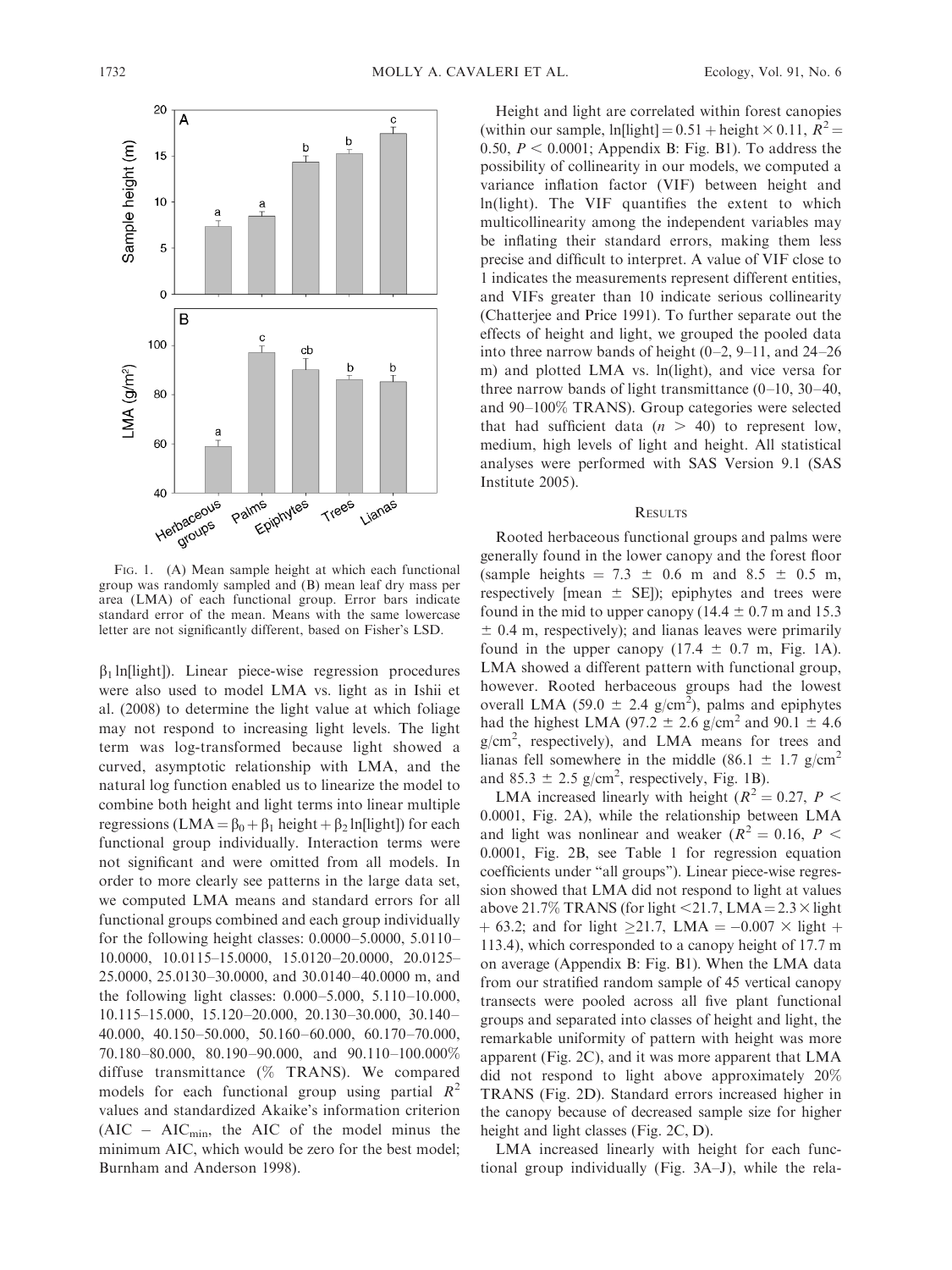

FIG. 2. (A) LMA vs. sample height and (B) LMA vs. light environment (transmittance of diffuse light; % TRANS) for all functional groups pooled together; and (C) mean LMA values aggregated into bins of height class and (D) bins of light class. Error bars represent standard errors in the x and y direction of between 51 (greater height) and 314 individuals (lower height) per height class, and between 11 (mid light) and 547 individuals (lower light) per light class. Error bars in the x direction are obscured by the symbols. Panel (B) shows two model fits to the mean data: a logarithmic model (solid line) and a linear piecewise regression (dotted line);  $P < 0.0001$  for all.

tionship between LMA and light was nonlinear for each group (Fig. 3K–T, see Table 1 for regression coefficients). Overall, LMA ranged from about  $10-400$  g/m<sup>2</sup>, with outliers in the upper range almost exclusively comprised of epiphytes (Fig. 3E, O). We found only six individual species with enough data points to statistically test in the same manner ( $>$ 30 sample points at  $>$ 4 sample heights), and results were very similar (Appendix B: Fig. B2). Based on  $R^2$  values, height explained more of the variance in LMA than light for all functional groups except epiphytes (Fig. 3, Table 1). Based on partial  $R^2$  values, adding ln(light) to the height-only models showed only marginal or no improvement in model  $R^2$  values (Table 1). Adding height, on the other hand, showed 0.16–0.30 improvements in  $R^2$  over the light-only model in all groups except epiphytes (Table 1). Standardized AIC values for three competing models (height only, light only, height  $\frac{1}{2}$  light) showed that for all plant functional groups except epiphytes, light did not greatly improve the model fit once height was included in the model (Fig. 4, Table 1). The model with light only was the worst fit for all groups except epiphytes  $(AIC - AIC_{min} = zero$  for the best model fit, Fig. 4). For all groups pooled, residuals of the heightonly model were plotted against ln(light) and residuals of the light-only model were plotted against sample height (Appendix B; Fig. B3). After the variance in LMA was explained by height, there was little left to be explained by light ( $P = 0.2$ ), but height still added additional information after the variance in LMA was explained by light ( $P < 0.001$ , Appendix B: Fig. B3).

Light environment had no effect on LMA at three narrow bands of height (Fig. 5A–C), but LMA significantly increased with height within three narrow bands of light environment (Fig. 5D–F). The variance inflation factor (VIF) between height and ln(light) was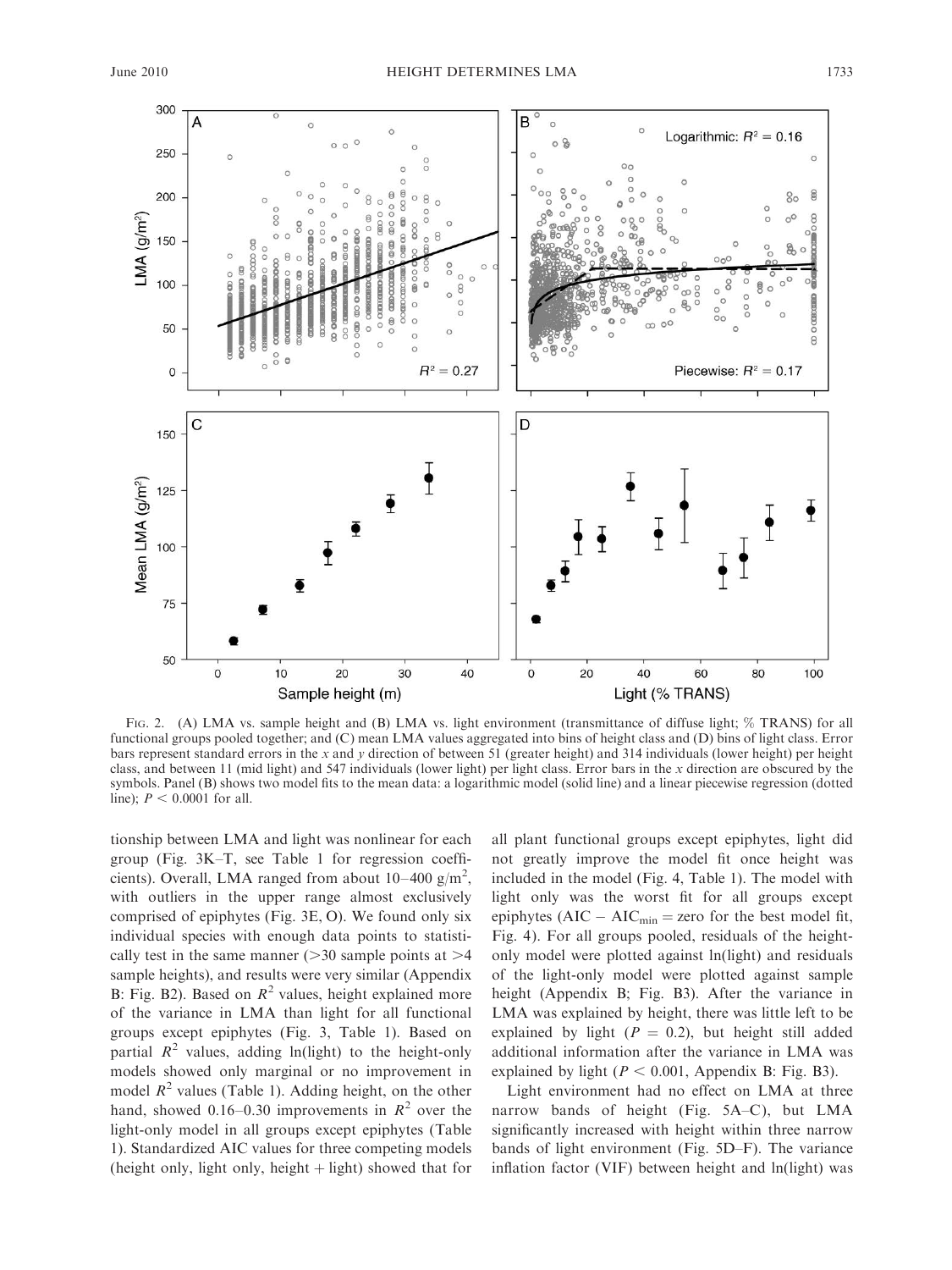TABLE 1. For each plant functional group and all groups pooled together, regression coefficients,  $R^2$  values, and Akaike's information criterion (AIC, lower is better) are displayed for the log-linear regressions between leaf dry mass per area (LMA) and light, the linear regressions between LMA and height, and the multiple regressions including both terms (the interaction term was not significant in any case and subsequently dropped).

| Functional group  | $\boldsymbol{n}$ | Light only† |           |       | Height only <sup>†</sup> |           |           | Height<br>and light§ |            |           |           |
|-------------------|------------------|-------------|-----------|-------|--------------------------|-----------|-----------|----------------------|------------|-----------|-----------|
|                   |                  | $\beta_0$   | $\beta_1$ | $R^2$ | AIC                      | $\beta_0$ | $\beta_1$ | $R^2$                | <b>AIC</b> | $\beta_0$ | $\beta_1$ |
| Trees             | 542              | 58**        | $14**$    | 0.26  | 3854                     | $44**$    | $2.8**$   | 0.44                 | 3706       | $43**$    | $2.6*$    |
| Lianas            | 164              | $61**$      | $10**$    | 0.22  | 1105                     | $41**$    | $2.5**$   | 0.52                 | 1027       | $40**$    | N.S.      |
| Palms             | 197              | 78**        | $14**$    | 0.26  | 1364                     | $68**$    | $3.4**$   | 0.40                 | 1324       | $66***$   | $5.8**$   |
| Herbaceous groups | 157              | 49**        | $6.6**$   | 0.07  | 1061                     | $44**$    | $2.0**$   | 0.27                 | 1023       | $47**$    | $-5.2*$   |
| Epiphytes         | 202              | 53**        | $17**$    | 0.10  | 3872                     | $60**$    | $2.1**$   | 0.10                 | 3895       | $52**$    | N.S.      |
| All groups        | 1262             | $61**$      | $12**$    | 0.16  | 9343                     | $53**$    | $2.4**$   | 0.27                 | 9173       | $52**$    | $2.4*$    |

*Note:* Partial  $R^2$  values represent the differences in  $R^2$  between the full model and each single-parameter model.

 $*$  P < 0.05;  $*$  P < 0.01; N.S., P > 0.05.

 $\dagger$  LMA =  $\beta_0 + \beta_1$  ln(light).

 $\ddagger$  LMA =  $\beta_0 + \beta_1$  height.

 $\S LMA = \beta_0 + \beta_1 \ln(\text{light}) + \beta_2 \text{ height}.$ 

1.9. Since this value is close to 1, we conclude that we do not have a serious problem of collinearity between height and ln(light) (Chatterjee and Price 1991).

#### **DISCUSSION**

# LMA pattern within the canopy is not the result of species replacement

We set out to determine what the primary driving forces were in the leaf mass per area of all functional groups in an old growth tropical rainforest. We randomly sampled the canopy in both horizontal and vertical dimensions; therefore, mean sample heights should indicate where the majority of leaves of each functional group were located in the canopy profile (Fig. 1). If species replacement were driving the pattern of increasing LMA within the canopy profile, we would expect to find species at the bottom of the profile to have lower LMA than species at the top of the profile. Palms (22% of total LAI; Clark et al. 2008) had the largest overall LMA, but were primarily located in the lower canopy (Fig. 1). If the life form spectrum was dictating vertical LMA patterns, we would also expect that lianas, located almost exclusively in the upper canopy, would have the highest LMA values. This was not the case. The change in life form does not correspond with the change in LMA within the canopy, indicating that the trend of increasing LMA within the canopy profile was not driven by a genotypic pattern of species replacement.

# Height is the primary driver of the LMA gradient, but light also has some effect

LMA was much more strongly related to height than to light in this forest. In fact, the data show a remarkable uniformity of pattern with height across all species sampled (Fig. 2C). Piece-wise regression results and plots of mean LMA vs. light suggest that light does play a role in controlling leaf morphology at 0–18% of diffuse transmittance where the relationship between light and LMA is linear and less variable (Fig. 2B, D). Our results correspond with a recent study in tall sequoias, where LMA increased continuously with height, but did not respond to increasing light levels above about 20% canopy openness (Ishii et al. 2008). Several additional studies have also suggested that the plastic response of foliar morphology to light levels may be constrained by water relations at the tops of very tall trees (Ishii et al. 2007, Meinzer et al. 2008, Ambrose et al. 2009). Chabot et al. (1979) hypothesized a plateau in LMA response when photon flux densities are saturating for photosynthesis, and Ellsworth and Reich (1992) found all or most of the photosynthetic acclimation to high light in sugar maple to occur at 15% of full sunlight.

Several recent studies have suggested that light may not be the primary driving force behind vertical gradients of LMA in forest canopies (Niinemets and Kull 1995, 1998, Niinemets 1997, Rijkers et al. 2000, Marshall and Monserud 2003, Koch et al. 2004, Woodruff et al. 2004, England and Attiwill 2006, Ryan et al. 2006, Burgess and Dawson 2007, Ishii et al. 2007, 2008, Meinzer et al. 2008). What mechanism could explain this phenomenon of a tight relationship between LMA and height for all species in a forest? Xylem water potential decreases by 0.01 MPa per meter of height, simply because of gravity (Scholander et al. 1965). Leaf turgor pressure has also been found to decrease with height in trees (Woodruff et al. 2004, Meinzer et al. 2008), likely as a response to the decrease in leaf water potential due to both gravity and hydraulic path length. Recent studies have found that leaves expand and develop primarily at night (Matsubara et al. 2006, Schurr et al. 2006), when water potential and turgor pressure are highest. Nighttime water potential and turgor pressure values are most likely to be linearly related to height because the effects of gravitational potential dominate at night (Scholander et al. 1965). Decreased turgor pressure will cause decreased cell expansion (Hsiao 1973), which could result in denser,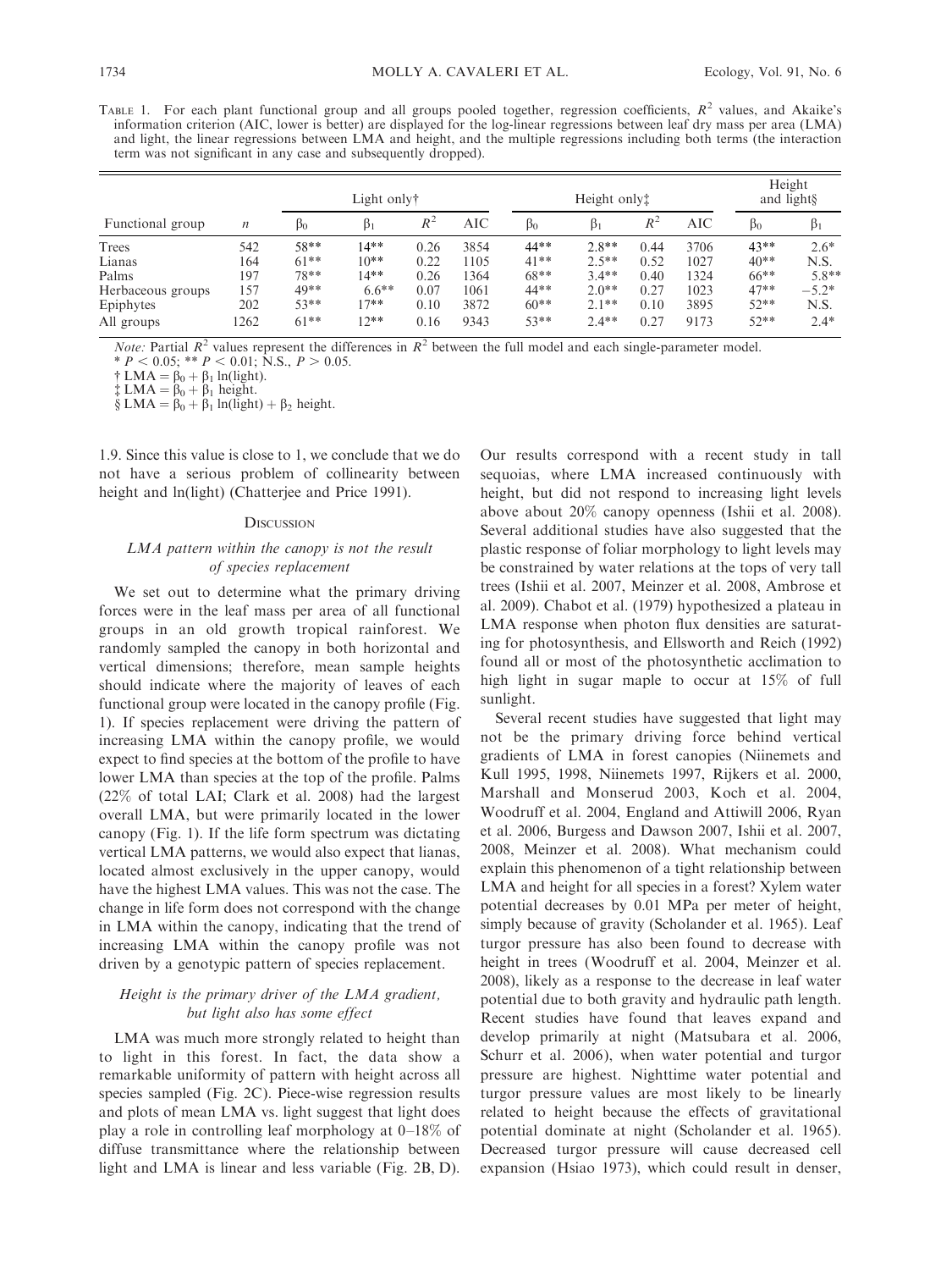TABLE 1. Extended.

|                                                             | Height<br>and light§                         |                                              | Partial $R^2$ for adding:                        |                                              |  |  |  |
|-------------------------------------------------------------|----------------------------------------------|----------------------------------------------|--------------------------------------------------|----------------------------------------------|--|--|--|
| $\beta_2$                                                   | $R^2$                                        | AIC                                          | ln(light)                                        | Height                                       |  |  |  |
| $2.5**$<br>$2.4**$<br>$2.7**$<br>$2.6**$<br>N.S.<br>$2.1**$ | 0.44<br>0.52<br>0.42<br>0.29<br>0.11<br>0.27 | 3703<br>1028<br>1317<br>1020<br>3853<br>9170 | 0.01<br>< 0.01<br>0.03<br>0.02<br>0.01<br>< 0.01 | 0.18<br>0.30<br>0.16<br>0.22<br>0.01<br>0.11 |  |  |  |

smaller foliage and higher LMA with each meter of height increase. It is possible that osmotic and stomatal adjustment could also dynamically affect xylem and leaf water potential, but these forces are minimized at night

when transpiration is low or absent. Thus, LMA may overall be responding more strongly to leaf water potential than to light environment, especially in the tops of tall trees.

In contrast to our results, some studies have reported linear relationships between LMA and light over a wide range of light conditions. It is possible that these studies did not show curved relationships because they did not have enough data points in the high light range (Ellsworth and Reich 1993, Niinemets and Tenhunen 1997), or because they were conducted on shorter, opengrown trees where the light vs. LMA relationship may not yet have reached an asymptote (Dejong and Doyle 1985, Sack et al. 2006). In fact, Niinemets et al. (1998) hypothesized that LMA in shade tolerant trees had a linear relationship with light while shade-intolerant trees showed a curved relationship with light because the



FIG. 3. For each individual functional group, mean LMA values were aggregated into bins of height class (panels A–E) and bins of light class (panels K–O), and all data points were plotted for LMA vs. sample height (panels F–J) and LMA vs. light (panels P–T). LMA increased linearly with height for all functional groups (panels F–J), and the nonlinear relationship between LMA and light was described by a logarithmic regression for each functional group (panels P–T). See Table 1 for regression equation coefficients, for all models ( $P < 0.001$ ). Error bars in mean LMA plots (panels A–E and K–O) represent standard errors in the  $x$  and  $y$  direction, although many of the error bars are obscured by the symbols.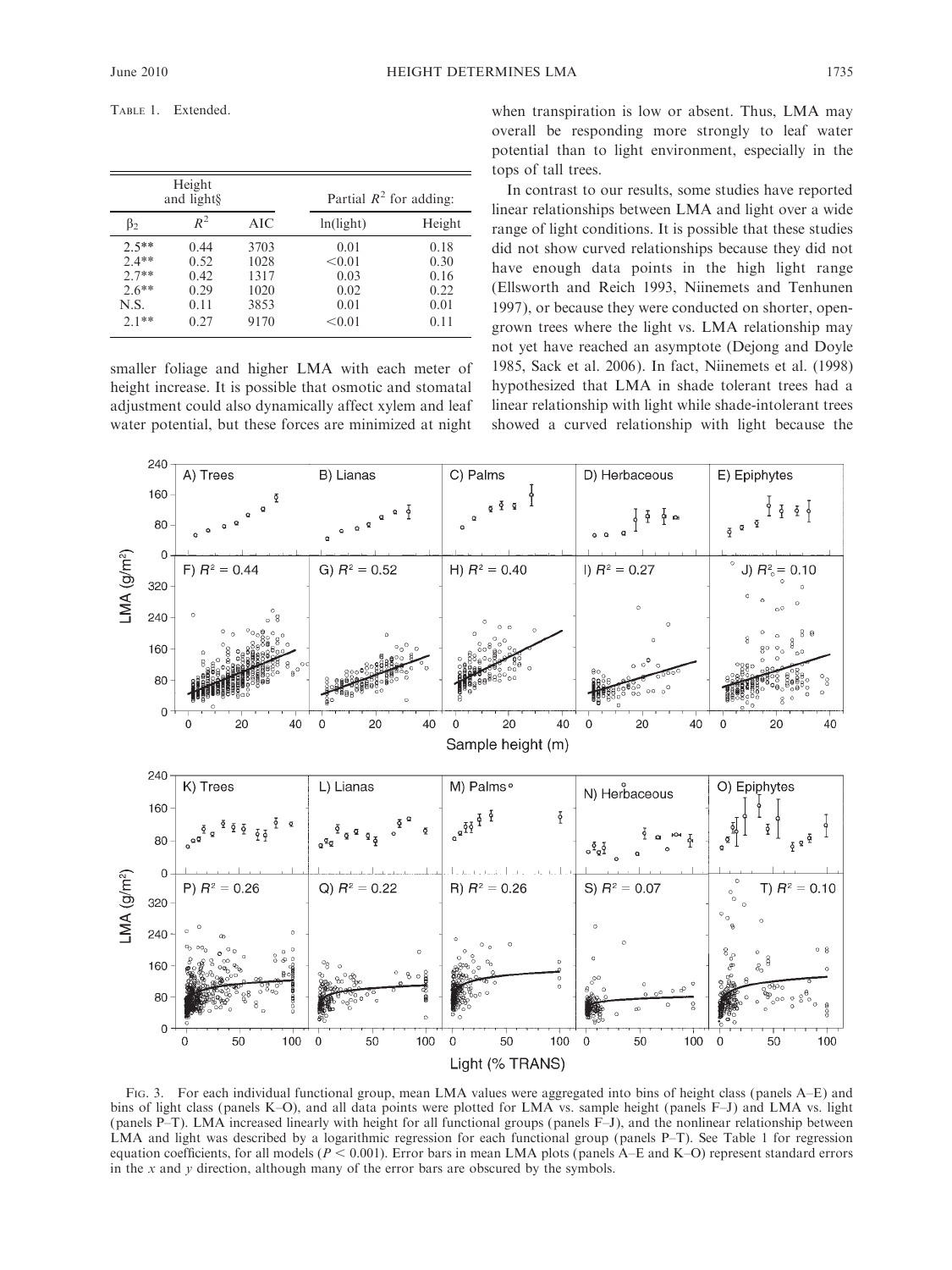

FIG. 4. Standardized Akaike's information criterion (Model AIC –  $AIC_{min}$ ) for each of three competing linear models predicting LMA for the following functional groups: trees, lianas, palms, herbaceous groups, and epiphytes. For each group,  $AIC - AIC_{min}$  is 0 for the best-fit model. The three models were: LMA =  $\beta_0 + \beta_1$  ln(light); LMA =  $\beta_0 + \beta_1$  height; and LMA =  $\beta_0 + \beta_1$  height +  $\beta_2$  ln(light). For all groups except epiphytes, once height is included in the model, ln(light) does not greatly improve the model fit. The model with ln(light) only is the worst fit for all groups except epiphytes.

plasticity of the shade intolerant species had not yet reached saturation levels.

## Epiphytes show a different pattern

The height vs. LMA relationship was weaker for epiphytes than any other functional group (Table 1, Fig. 3E, O), and the light-only model performed better than the height-only model for epiphytes alone (Fig. 4). Epiphytic leaves usually develop in canopy soils with no hydraulic connectivity to the ground. Therefore, water would not need to move from the ground up to the leaves, and gravity would have no effect on differences in turgor pressure or xylem water potential. These factors would circumvent the link between height and LMA and explain the weak relationship between LMA and height for this functional group. Koch et al. (2004) observed a similar phenomenon in redwoods, where an epiphytic redwood seedling high in the canopy had much lower LMA than adjacent foliage of the parent tree.

## Other possible mechanisms

LMA undoubtedly responds to a suite of environmental and genetic pressures (in addition to the effects of height), which are all together responsible for the morphology of each leaf. LMA could be responding to



FIG. 5. For all functional groups pooled, LMA is plotted against ln(light) for three narrow bands of height (panels A–C), and against height for three narrow bands of light (panels D–F). Figures show no change in LMA with light at three height levels, but significant increase in LMA with height at three light levels. The abbreviation "ns" indicates not significant.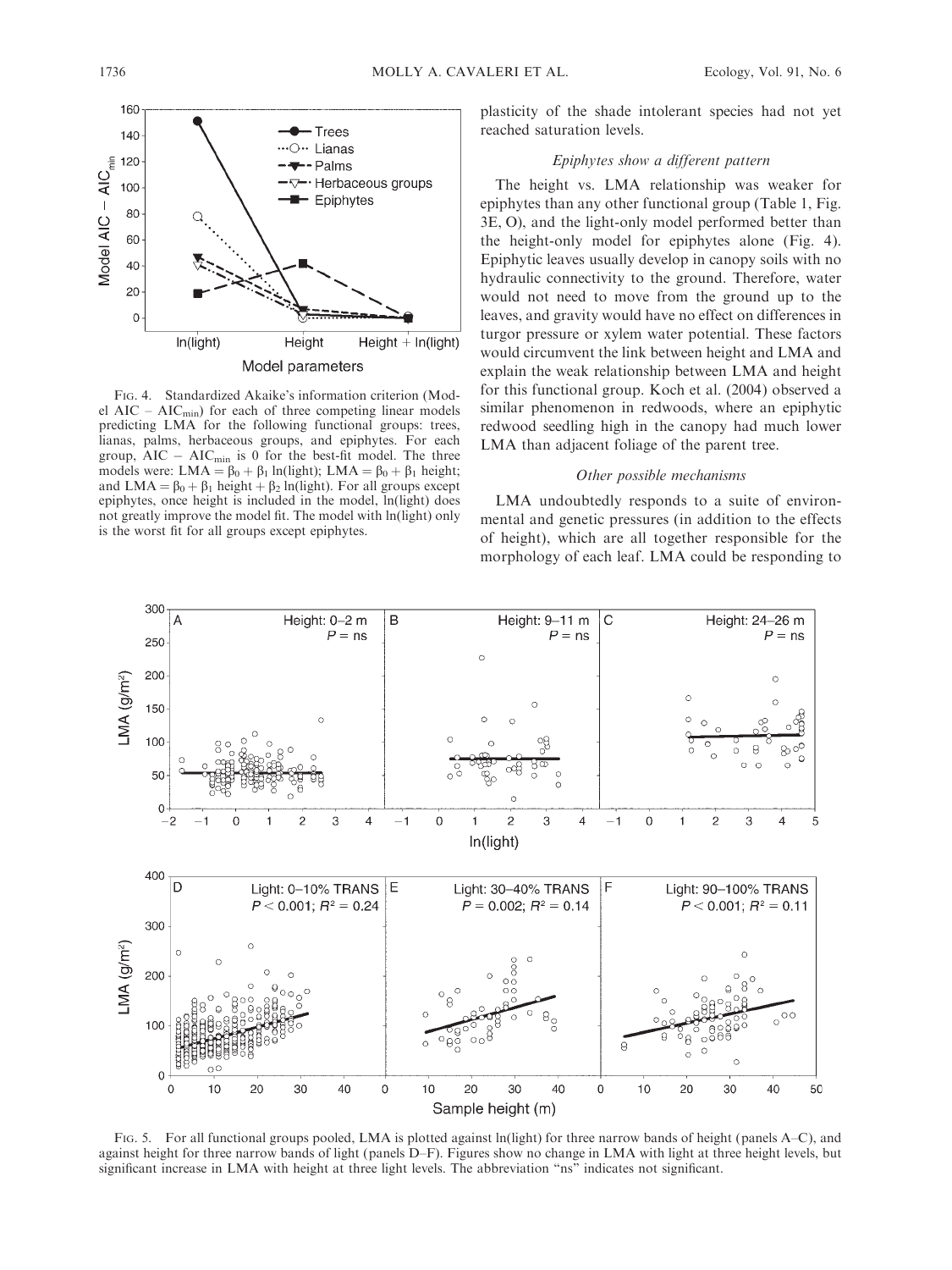

PLATE 1. Mobile aluminum scaffolding tower used for sampling foliage in a tropical rain forest. Photo credit: M. G. Ryan.

other environmental gradients which change within the canopy profile, such as humidity or temperature. These variables are not linear with height within the canopy, however, and are unlikely to be influencing LMA to have a linear response to height (temperature and relative humidity vs. height description based on towers project data; M. Ryan, unpublished data). Carbon source vs. sink behavior could also affect foliar growth and morphological development in different parts of the canopy. For example, variation in leaf morphology could be an indirect effect of light environment if a leaf were in a low light environment (sink) but surrounded by leaves in higher light environment (sources), or vice versa, but this is unlikely to result in a linear pattern with height. Niinemets found that solutes increased in higher leaves, and concluded that this may be in part responsible for greater LMA in needles higher in the canopy (Niinemets 1997). Very little is known about these secondary environmental responses in LMA.

Our data showed that LMA correlated with sample height, which is related to but not the same as total plant height. The proportion of juveniles likely decreases with height, and in general, juveniles (seedlings in particular) can have lower LMA than adults. LMA could also change ontogenetically with total plant size independent of light or leaf water potential. Differences in LMA with total tree height have been found in tropical and conifer forests (Niinemets and Kull 1995, Rijkers et al. 2000, Kenzo et al. 2006), though it is difficult to determine if these patterns are the result of gravity or developmental constraints on plasticity, which is much less understood.

## Implications for physiological function

Several classic studies in plant ecophysiology from the 1980s (Hirose and Werger 1987, Givnish 1988) sought to examine whether the gradients of leaf nitrogen within tree canopies optimized canopy photosynthesis. These studies were based on the assumption that leaf N was ''optimally'' distributed within the canopy when correlated with gradients of light environment. Conclusions of these influential studies may need to be revisited in light of the new research on the role of hydrostatic constraints on leaf characteristics.

Within forest canopies, LMA is predictive of gas exchange rates and foliar nutrients per unit leaf area because of the strong correlation of LMA with height, and the influence of LMA on rates per unit area (Ellsworth and Reich 1993, Mitchell et al. 1999, Meir et al. 2001, Cavaleri et al. 2008). The remarkable LMAheight relationship has the potential to greatly improve and simplify canopy process models. Height is much easier to measure than light, and it may be possible to solely use height to model the foliar physiological parameters that correlate with LMA within canopy profiles, such as photosynthetic capacity (Ellsworth and Reich 1993), foliar nitrogen (Ellsworth and Reich 1993, Mitchell et al. 1999, Meir et al. 2001, Cavaleri et al. 2008), foliar phosphorous (Meir et al. 2001, Cavaleri et al. 2008), and dark respiration (Mitchell et al. 1999, Meir et al. 2001, Cavaleri et al. 2008). Light detection and ranging (LIDAR) technology can directly measure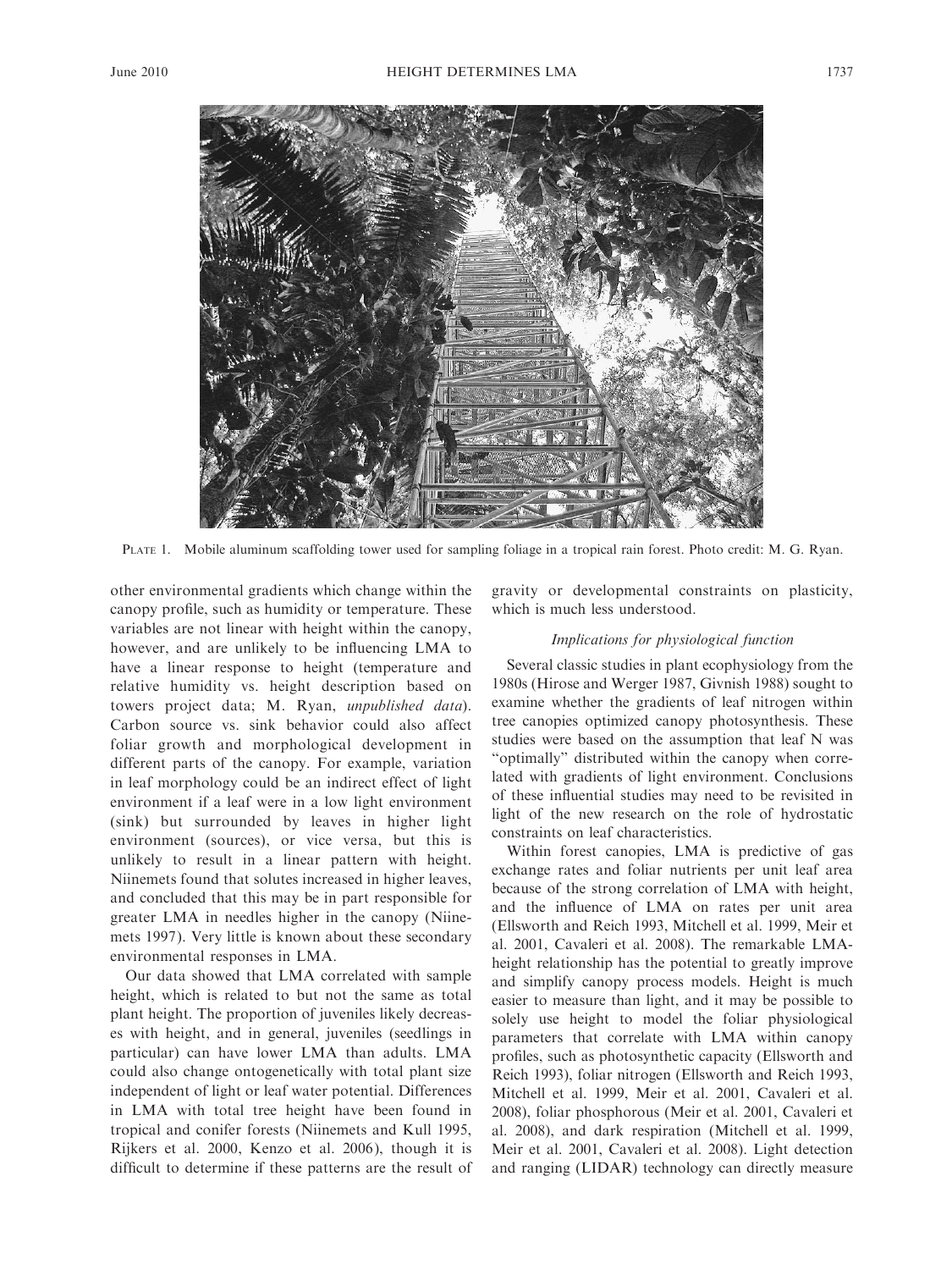canopy height profiles remotely (Lefsky et al. 2002), potentially simplifying the remote sensing of canopy physiology.

## **CONCLUSION**

In this study, we measured light environment, height, and LMA of all plant functional groups  $(200+)$  species) found along 45 vertical canopy transects across the landscape of an old-growth tropical rain forest in Costa Rica. We concluded that the vertical pattern of LMA was not the result of species replacement. While light did affect LMA, especially in the light-limited understory below 18 m and 22% diffuse transmittance, LMA was better related to height throughout the entire canopy profile. Our results support the hypothesis that the universal LMA gradient within forest stands is likely driven by a linear decrease in turgor pressure with height, caused by a linear decrease in xylem water potential with gravity. LMA is easily measurable and remarkably predictive of foliar physiological function, within and across species.

#### ACKNOWLEDGMENTS

This paper is based on support from the U.S. National Science Foundation ATM-0223284. We thank Rudy King for help with statistical analysis and Paulo Olivas, Harlyn Ordoñez, and the Towers field and lab crews for invaluable field assistance.

#### LITERATURE CITED

- Ambrose, A. R., S. C. Sillett, and T. E. Dawson. 2009. Effects of tree height on branch hydraulics, leaf structure and gas exchange in California redwoods. Plant, Cell and Environment 32:743–757.
- Bond, B. J., B. T. Farnsworth, R. A. Coulombe, and W. E. Winner. 1999. Foliage physiology and biochemistry in response to light gradients in conifers with varying shade tolerance. Oecologia 120:183–192.
- Burgess, S. S. O., and T. E. Dawson. 2007. Predicting the limits to tree height using statistical regressions of leaf traits. New Phytologist 174:626–636.
- Burnham, K. P., and D. R. Anderson. 1998. Model selection and inference: a practical information-theoretic approach. Springer-Verlag, New York, New York, USA.
- Cavaleri, M. A., S. F. Oberbauer, and M. G. Ryan. 2008. Foliar and ecosystem respiration in an old-growth tropical rain forest. Plant, Cell and Environment 31:473–483.
- Chabot, B. F., T. W. Jurik, and J. F. Chabot. 1979. Influence of instantaneous and integrated light-flux density on leaf anatomy and photosynthesis. American Journal of Botany 66:940–945.
- Chatterjee, S., and B. Price. 1991. Regression diagnostics. John Wiley, New York, New York, USA.
- Clark, D. B., P. C. Olivas, S. F. Oberbauer, D. A. Clark, and M. G. Ryan. 2008. First direct landscape-scale measurement of tropical rain forest leaf area index, a key driver of global primary productivity. Ecology Letters 11:163–172.
- Clark, M. L., D. B. Clark, and D. A. Roberts. 2004. Smallfootprint lidar estimation of sub-canopy elevation and tree height in a tropical rain forest landscape. Remote Sensing of Environment 91:68–89.
- Dejong, T. M., and J. F. Doyle. 1985. Seasonal relationships between leaf nitrogen content (photosynthetic capacity) and leaf canopy light exposure in peach (Prunus persica). Plant, Cell and Environment 8:701–706.
- Ellsworth, D. S., and P. B. Reich. 1992. Leaf mass per area, nitrogen-content and photosynthetic carbon gain in Acer saccharum seedlings in contrasting forest light environments. Functional Ecology 6:423–435.
- Ellsworth, D. S., and P. B. Reich. 1993. Canopy structure and vertical patterns of photosynthesis and related leaf traits in a deciduous forest. Oecologia 96:169–178.
- England, J. R., and P. M. Attiwill. 2006. Changes in leaf morphology and anatomy with tree age and height in the broadleaved evergreen species, Eucalyptus regnans F. Muell. Trees—Structure and Function 20:79–90.
- Gendron, F., C. Messier, and P. G. Comeau. 1998. Comparison of various methods for estimating the mean growing season percent photosynthetic photon flux density in forests. Agricultural and Forest Meteorology 92:55–70.
- Givnish, T. J. 1988. Adaptation to sun and shade: a whole-plant perspective. Australian Journal of Plant Physiology 15:63– 92.
- Hanson, H. C. 1917. Leaf structure as related to environment. American Journal of Botany 4:533–560.
- Hartshorn, G. S. 1983. Plants. Pages 118–157 in D. H. Janzen, editor. Costa Rican natural history. University of Chicago Press, Chicago, Illinois, USA.
- Hikosaka, K., I. Terashima, and S. Katoh. 1994. Effects of leaf age, nitrogen nutrition and photon flux-density on the distribution of nitrogen among leaves of a vine grown horizontally to avoid mutual shading of leaves. Oecologia 97: 451–457.
- Hirose, T., and M. J. A. Werger. 1987. Maximizing daily canopy photosynthesis with respect to the leaf nitrogen allocation pattern in the canopy. Oecologia 72:520–526.
- Hollinger, D. Y. 1989. Canopy organization and foliage photosynthetic capacity in a broad-leaved evergreen montane forest. Functional Ecology 3:53–62.
- Hsiao, T. C. 1973. Plant responses to water stress. Annual Review of Plant Physiology and Plant Molecular Biology 24: 519–570.
- Hutchison, B. A., D. R. Matt, R. T. McMillen, L. J. Gross, S. J. Tajchman, and J. M. Norman. 1986. The architecture of a deciduous forest canopy in eastern Tennessee, USA. Journal of Ecology 74:635–646.
- Ishii, H. T., G. M. Jennings, S. C. Sillett, and G. W. Koch. 2008. Hydrostatic constraints on morphological exploitation of light in tall Sequoia sempervirens trees. Oecologia 156:751– 763.
- Ishii, H., S. Kitaoka, T. Fujisaki, Y. Maruyama, and T. Koike. 2007. Plasticity of shoot and needle morphology and photosynthesis of two Picea species with different site preferences in northern Japan. Tree Physiology 27:1595– 1605.
- Jackson, L. W. R. 1967. Effect of shade on leaf structure of deciduous tree species. Ecology 48:498–499.
- Kenzo, T., T. Ichie, Y. Watanabe, R. Yoneda, I. Ninomiya, and T. Koike. 2006. Changes in photosynthesis and leaf characteristics with tree height in five dipterocarp species in a tropical rain forest. Tree Physiology 26:865–873.
- Koch, G. W., S. C. Sillett, G. M. Jennings, and S. D. Davis. 2004. The limits to tree height. Nature 428:851–854.
- Lefsky, M. A., W. B. Cohen, G. G. Parker, and D. J. Harding. 2002. Lidar remote sensing for ecosystem studies. BioScience  $52.19 - 30.$
- Lieberman, D., M. Lieberman, R. Peralta, and G. S. Hartshorn. 1996. Tropical forest structure and composition on a large-scale altitudinal gradient in Costa Rica. Journal of Ecology 84:137–152.
- Marshall, J. D., and R. A. Monserud. 2003. Foliage height influences specific leaf area of three conifer species. Canadian Journal of Forest Research 33:164–170.
- Matsubara, S., V. Hurry, N. Druart, C. Benedict, I. Janzik, A. Chavarria-Krauser, A. Walter, and U. Schurr. 2006. Noc-